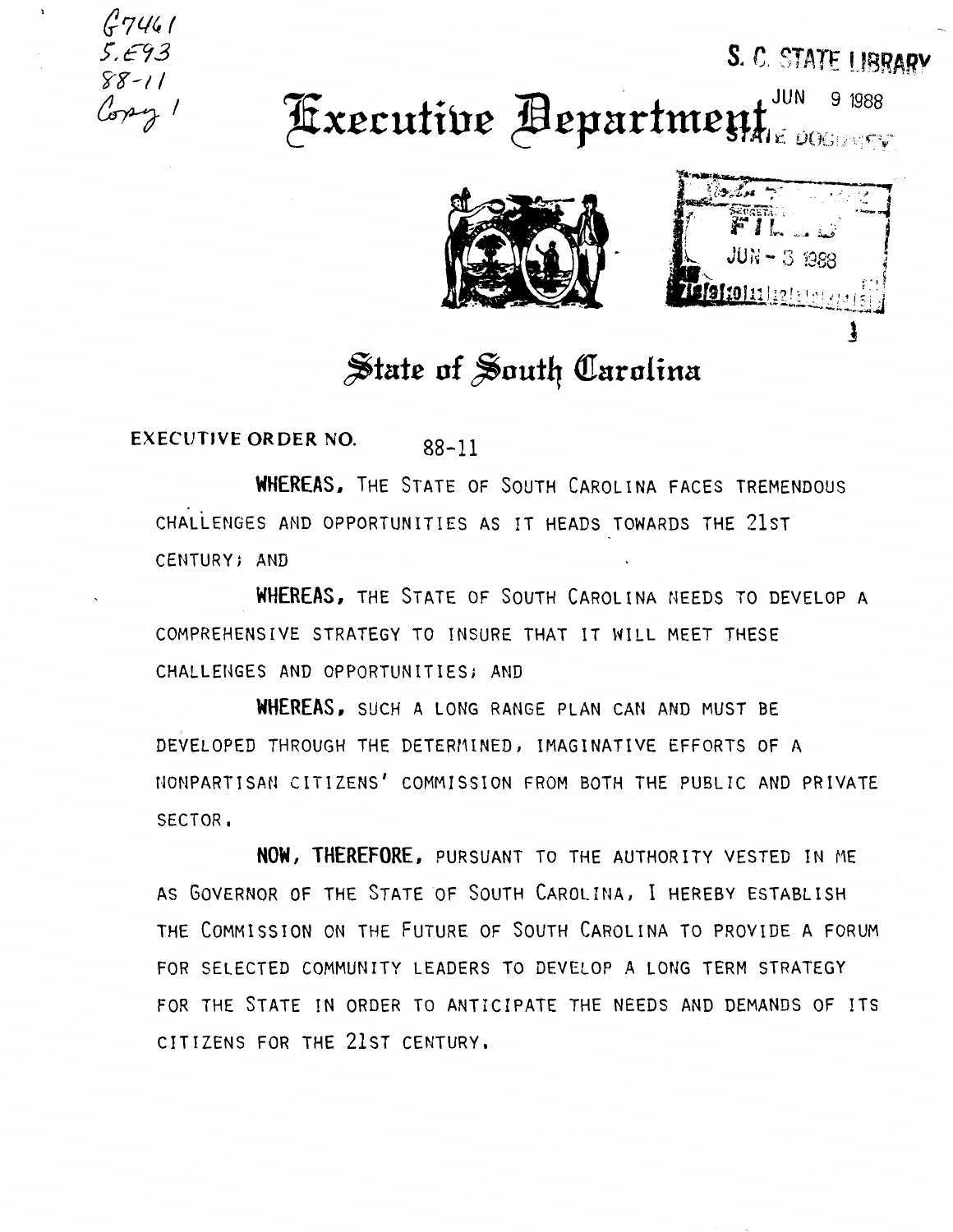PAGE TWO

IN ORDER TO DEVELOP AND IMPLEMENT THIS STRATEGY, THE COMMISSION WILL HAVE THE FOLLOWING VOTING MEMBERS:

- CHAIRMAN OF THE COORDINATING COUNCIL OR HIS DESIGNEE

- SUPERINTENDENT OF EDUCATION OR HIS DESIGNEE
- CHAIRMAN OF THE COMMISSION ON HIGHER EDUCATION OR HER DESIGNEE
- COMMISSIONER OF AGRICULTURE OR HIS DESIGNEE
- CHAIRMAN OF THE RESEARCH AUTHORITY OR HIS DESIGNEE
- -COMMISSIONER OF THE DEPARTMENT OF HEALTH AND ENVIRONMENTAL CONTROL
- EXECUTIVE DIRECTOR OF THE ADVISORY COMMISSION ON INTERGOVERNMENTAL RELATIONS
- CHAIRMAN OF THE COUNCIL ON COMPETITIVENESS OR HIS DESIGNEE
- CHAIRMAN OF THE TRANSPORTATION CABINET OR HIS DESIGNEE
- EXECUTIVE DIRECTOR OF THE STATE REORGANIZATION COMMISSION
- STATE COMMISSIONER FOR THE DEPARTMENT OF SOCIAL SERVICES
- SPEAKER OF THE HOUSE OF REPRESENTATIVES OR HIS DESIGNEE FROM THE HOUSE
- PRESIDENT PRO TEMPORE OF THE SENATE OR HIS DESIGNEE FROM THE SENATE
- THE GOVERNOR OR HIS DESIGNEE
- THE LIEUTENANT GOVERNOR OR HIS DESIGNEE EIGHT AT-LARGE APPOINTMENTS MADE BY THE GOVERNOR
- 
- EIGHT AT-LARGE APPOINTMENTS MADE BY THE LIEUTENANT GOVERNOR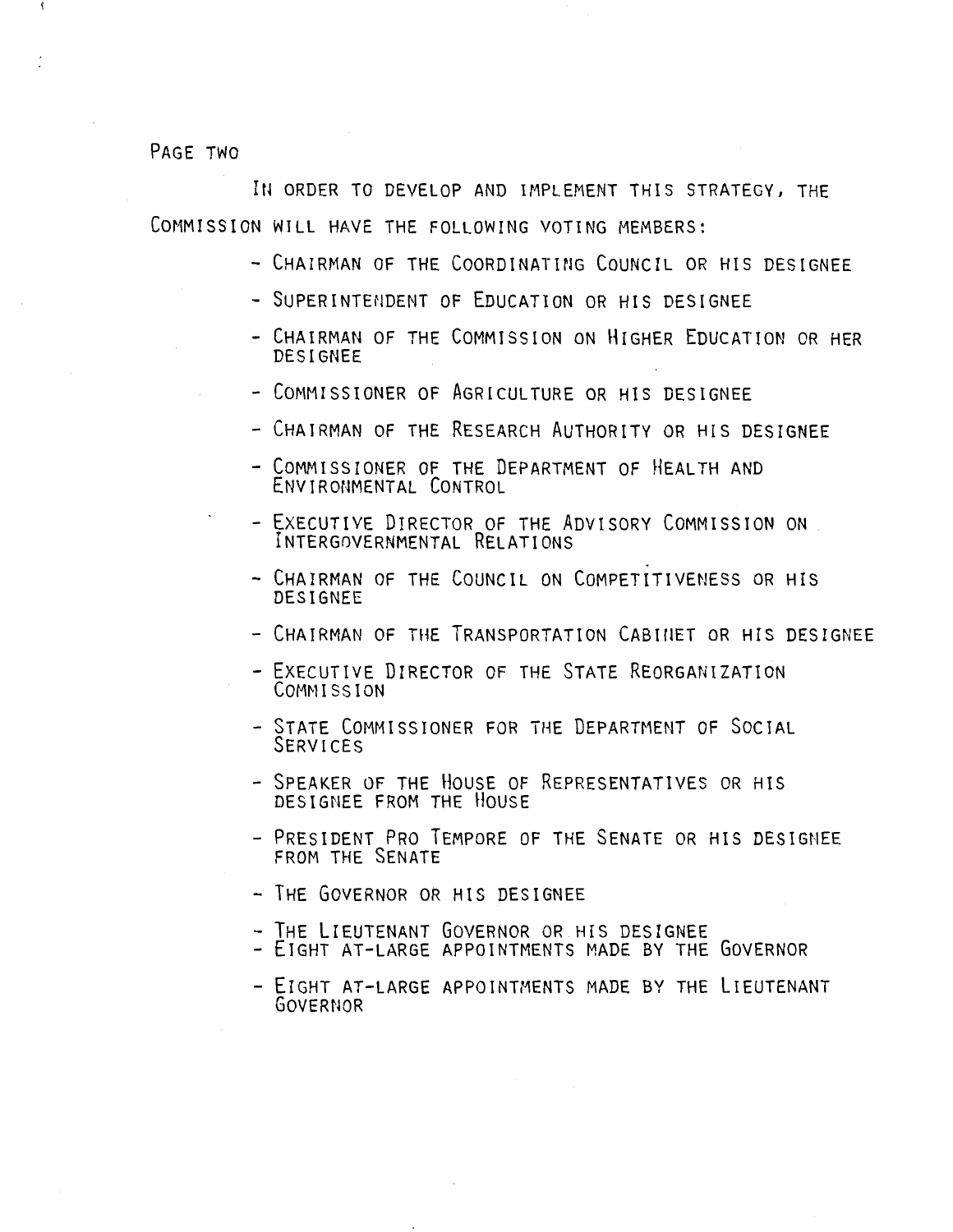PAGE THREE

THE GOVERNOR SHALL DESIGtlATE THE LIEUTENANT GOVERNOR TO SERVE AS CHAIRMAN. THE COMMISSION SHALL MEET AT LEAST QUARTERLY AND AT OTHER TIMES AS DIRECTED BY THE CHAIRMAN OR HIS DESIGNEE. THE COMMISSION SHALL BE LOCATED AT FACILITIES PROVIDED BY THE GOVERNOR'S OFFICE IN THE EDGAR A. BROWN STATE OFFICE BUILDING. THIS DOES NOT PRECLUDE THE COMMISSION FROM HOLDING MEETINGS AT OTHER LOCATIONS.

THE STAFF FOR THE COMMISSION SHALL BE PROVIDED BY THE COORDINATING COUNCIL, THE GOVERNOR'S OFFICE OF EXECUTIVE POLICY AND PROGRAMS (0EPP), AND THE OFFICE OF THE LIEUTENANT GOVERNOR, AND ANY OTHER STAFF PROVIDED BY THIS COMMISSION. THE COMMISSION MAY HIRE ADDITIONAL STAFF WITH THE ADVICE AND CONSENT OF THE GOVERNOR AND LIEUTEflANT GOVERNOR. THE ADVISORY COMMISSION ON INTERGOVERNMENTAL RELATIONS (ACIR), WHICH RECENTLY COMPLETED A STUDY ENTITLED "SOUTH CAROLINA GOVERNMENT IN THE YEAR 2000," SHALL ALSO MAKE ITS STAFF AVAILABLE FOR ASSISTANCE,

THE FIRST PRIORITY OF THE COMMISSION SHALL BE THE DEVELOPMEflT OF THE BUDGET OF THE COMMISSION. THE COMMISSION SHALL INITIALLY BE FUNDED BY THE OEPP AND THE COORDINATING COUNCIL. SHOULD THE COMMISSION BUDGET REQUIRE FUNDS BEYOND THOSE MADE AVAILABLE BY OEPP AND THE COORDINATING COUNCIL, THEN PRIVATE FUNDS MAY BE MADE AVAILABLE THROUGH ADDITIONAL CONTRIBUTIONS TO THE COMMISSION.